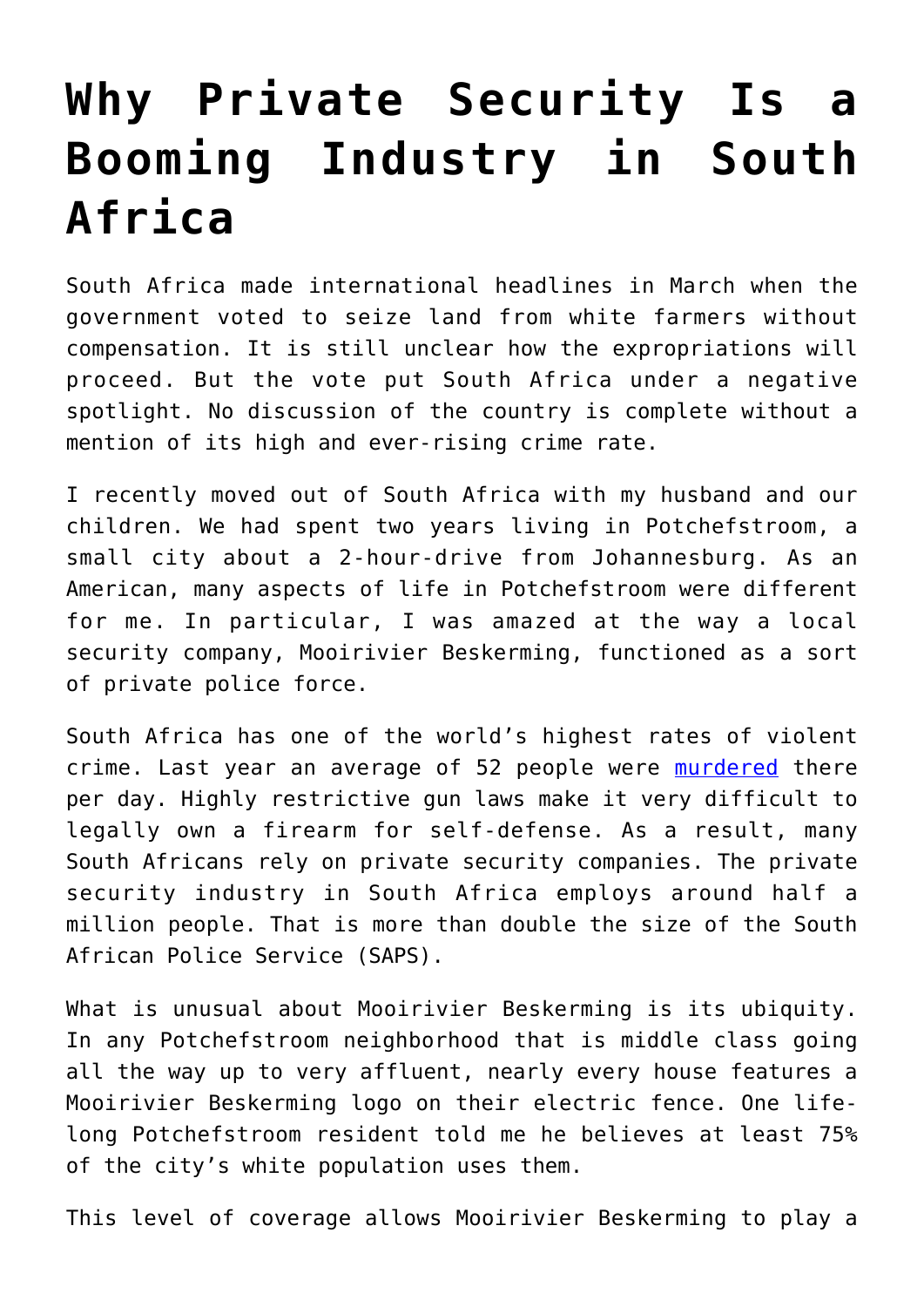significant role in the safety of the city in general, not just clients. I saw their cars out patrolling the streets far more often than I ever saw SAPS cars. Mooirivier Beskerming officers are willing to help people who may not even be clients. They are known to regularly intervene in situations they encounter while on patrol. For example, on April 19, Mooirivier Beskerming posted a Facebook update describing how their staff rescued a woman: "At around 20h30 last night, patrolling reaction officers heard what sounded to them like a female screaming in Forsman street, Industria. The officers started searching abandoned buildings in the area and found a male suspect on top of a female victim, busy assaulting her. The suspect, however, managed to run away as soon as he spotted the officers."

South Africans have little faith in their official police. Everyone I spoke to told me they consider reporting crimes to be a waste of time. If they bother to do it all, they consider it a formality and do not expect the perpetrator to be caught. A national [survey](https://africacheck.org/factsheets/south-africas-crime-statistics-201617/) indicated that only 57% of home burglaries are reported to SAPS.

Mooirivier Beskerming is affordable. A basic package can start for as little as \$25 per month. And the quality of their service is very high. I only heard good things about them from their customers. One of my friends lives in a fairly isolated house. One night she had to drive home alone very late. She called Mooirivier Beskerming for a patrol car to come and follow her up to her house and watch till she got inside safely.

Jan Venter, senior lecturer at North-West University which is based in Potchefstroom, says their staff comes out even when it is clear there is nothing amiss. "We get false alarms because of the neighborhood cats. But that's part of Mooirivier's great service. They come out anyway," he says. "Their guys search the property with flashlights. "